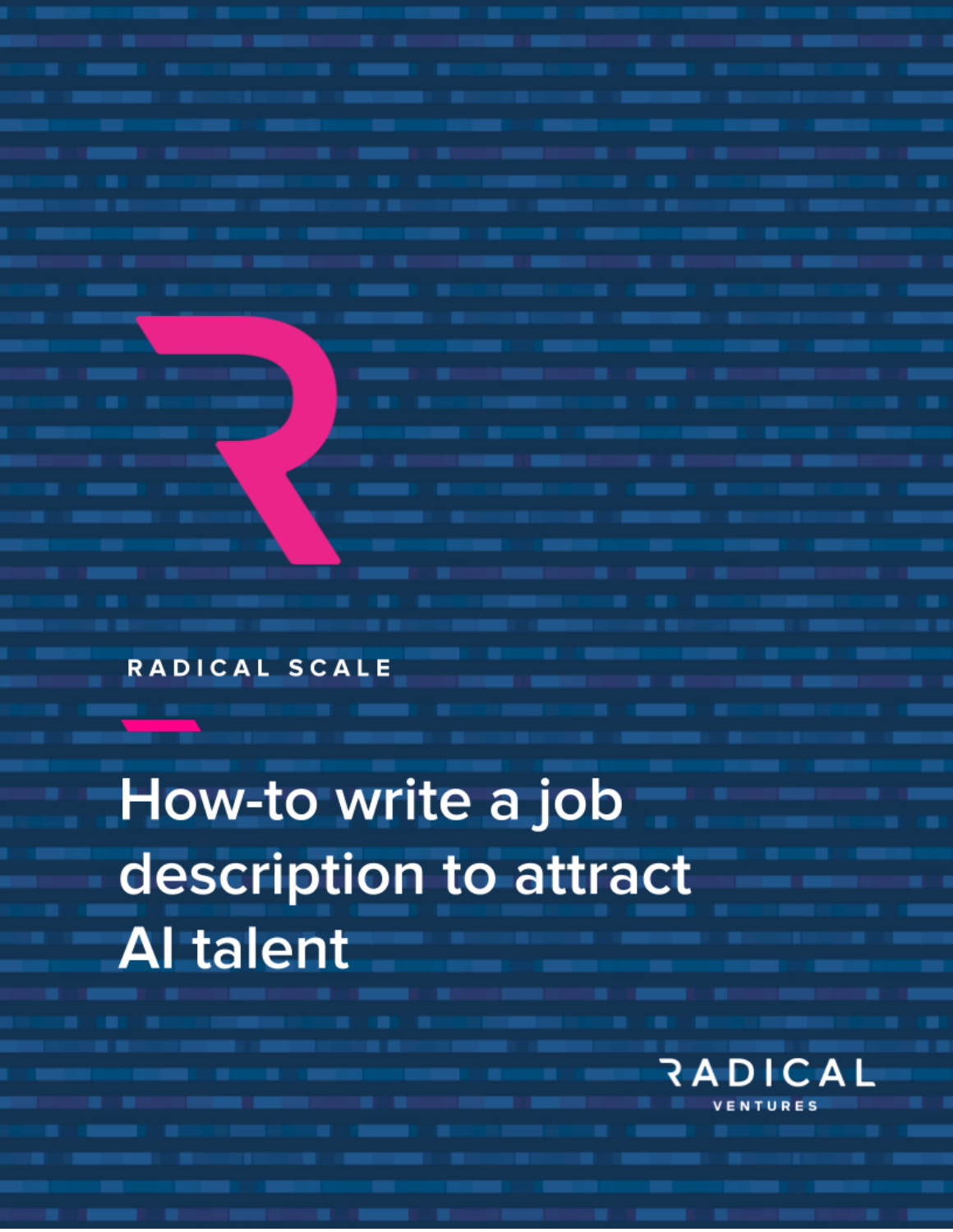

Radical Scale is a regular feature that explores key strategies for growing early stage technology companies. Previous features include:

- Building a Better [Go-To-Market](https://radical.vc/radical-scale-building-a-better-go-to-market-function) Function
- The True Cost of Building a Machine [Learning](https://radical.vc/radical-scale-the-true-cost-of-building-a-machine-learning-team-in-toronto) Team in Toronto
- Attracting and [Recruiting](https://radical.vc/radical-scale-attracting-and-recruiting-ai-talent) AI Talent
- Secrets of [Customer](https://radical.vc/radical-scale-secrets-of-customer-success) Success

This issue of Radical Scale looks at how to write a job description to attract AI talent with Radical's Director of Talent Meg [Lizza](https://radical.vc/#team).

# **The importance of the job description**

Attracting strong AI talent is one of the most challenging undertakings for any business. Companies bombard desirable candidates (i.e., Machine Learning Engineers and Researchers) with job descriptions that are boring, packed with buzzwords, and vague. In a competitive talent market, a clear and compelling job description can be a critical first step in filling your open roles.

Below, we break down a technical job description into five sections. We provide tips to avoid common mistakes and help your company stand out in this crowded space.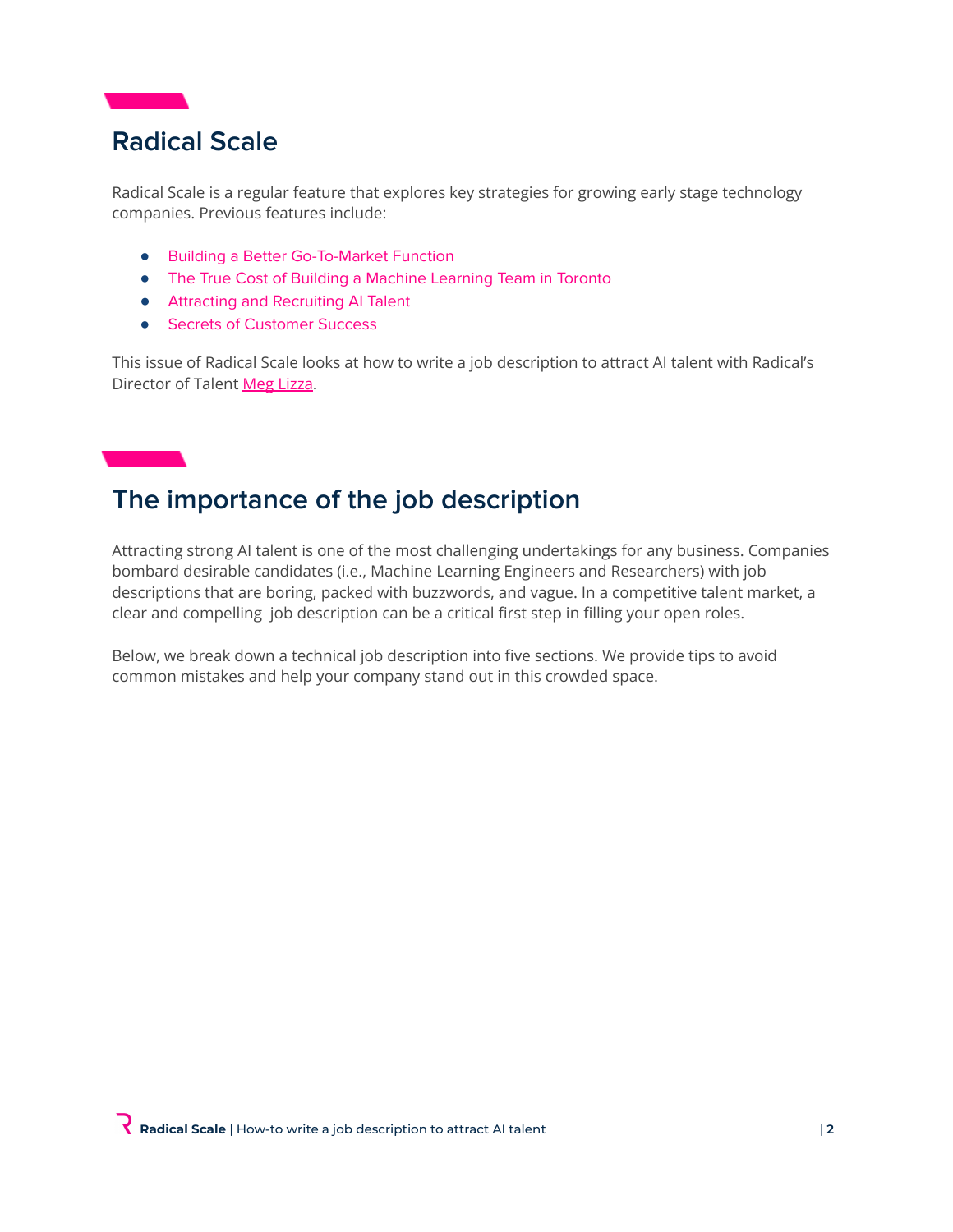#### **The Job Title What type of candidate do you want to attract?**

• The title should reflect the qualifications and competencies of the role, which we outline later in this post. Ensure that the job title aligns with the industry norm and will attract the right type of target candidate.

## **Section 1: About your company**

#### **Tell your company narrative, but make it short and sweet.**

- **1. Have a hook!**
	- The first line of your 'about' section should immediately intrigue your target candidate.
- **2. State your mission and define how it will make an impact.**
	- Typically, technical candidates interested in joining a startup want to make a direct impact. No one wants to be a cog in the machine. Candidates with highly valuable skills, given the option, will choose to contribute to a better tomorrow or disrupt a current technology.

### **Section 2: Job Overview Why would the candidate want this role?**

- **1. Define 3 to 4 points on why this candidate should want to join your company in this position.**
	- State what this person will be building (e.g., large-scale neural nets, a revolutionary computer vision product, etc.).
	- Define how the person will contribute and provide details on the team they are joining. For example, will the candidate be working cross-functionally with both the engineering and research team or engaging with external stakeholders?
	- Outline what the person can expect from joining your company. Describe how they will contribute to the mission of the team.

#### **2. Use high impact words (not buzzwords).**

○ High impact words are carefully hand-picked terms in your job description that should clarify when and how the candidate will be contributing to your ML product lifecycle. These words should be used sparingly.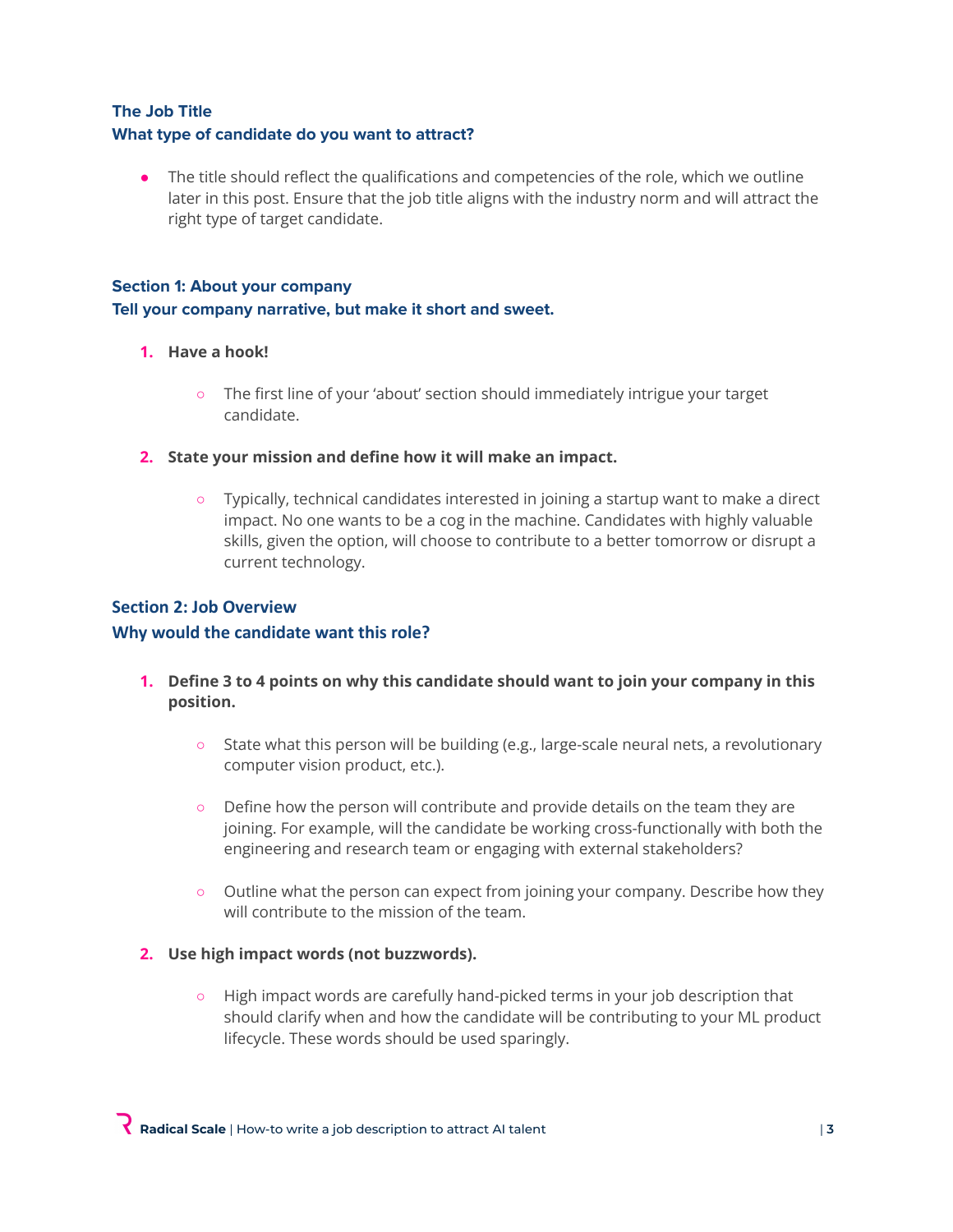○ For example, using the verbs design, develop, train and improve means that the machine learning hire will be closer to R&D than the engineering side. The verbs ship, implement, and productionize mean that the hire will be closer to the engineering side of the model lifecycle. Both verb types are used in some job descriptions when employers are looking for that 'unicorn' candidate. Ultimately, if you are developing, training, and shipping ML models into production, you want to ensure your job description uses the appropriate language.

#### **Section 3: Responsibilities Describe the job.**

- **1. Clearly define near and long-term responsibilities.**
	- Do not just convey the day-today. Describe what successful candidates will be expected to do over the next 6 to 12 months.
- **2. Use precise language that reflects the exact goals of the role.**
	- In each bullet, use concise language that describes what you want this future employee to accomplish.
	- Verbs like design, develop, implement, train, maintain, and scale are helpful starting points.

#### **3. Link your defined responsibilities to the right job title.**

○ There are numerous job titles seeking similar profiles. Below is a high-level summary showing how we match titles to responsibilities and qualifications at Radical Ventures.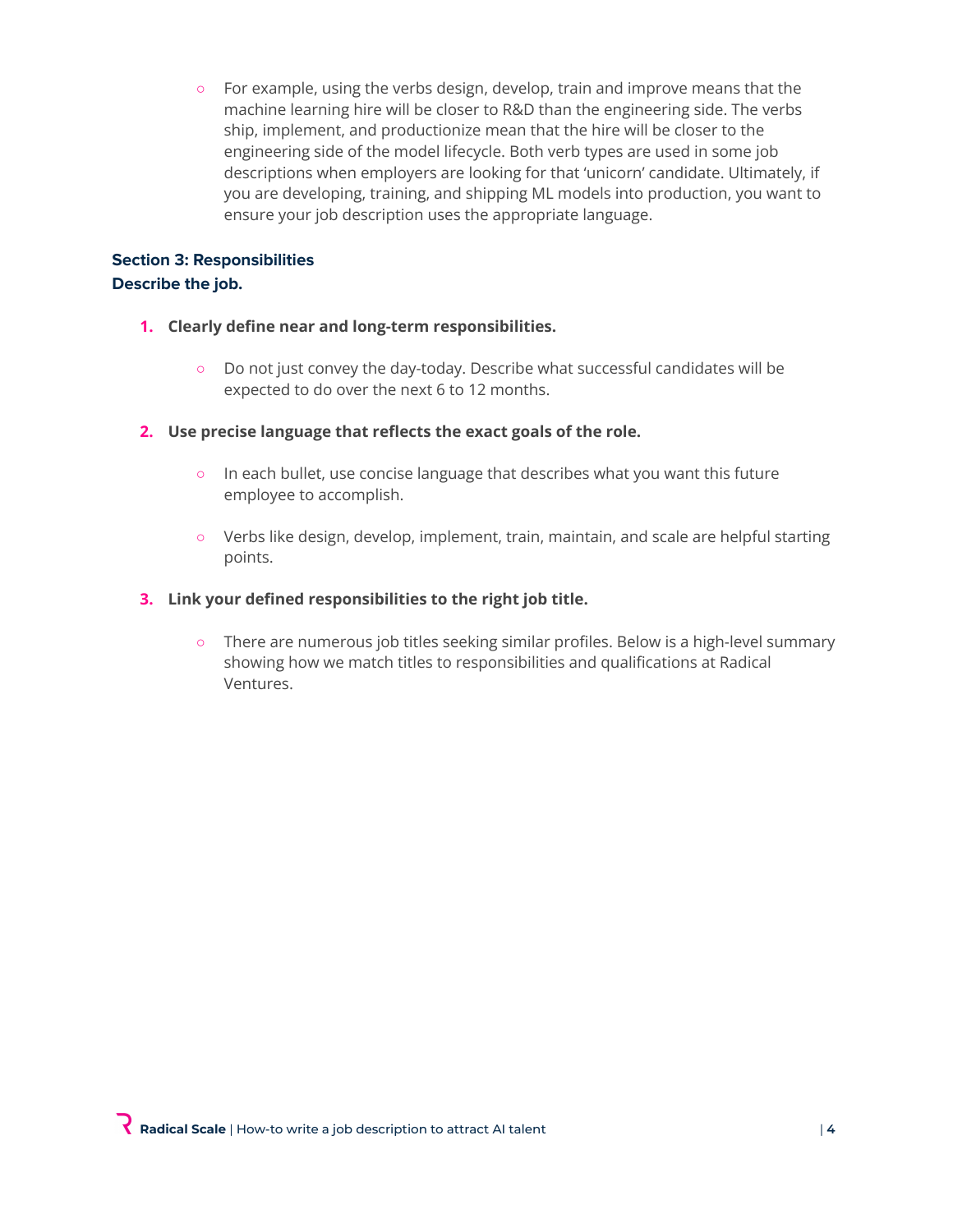

### **Section 4: Qualifications and Skills Who would be the perfect fit for the role and the company?**

#### **1. Let's get technical**

- Make sure to include the key skill sets you want this person to have familiarity with, including preferred languages, frameworks, neural architectures, specific algorithms, and research areas.
- Including these keywords and skills in the job description will improve candidates' ability to find the position when searching. Be concise, do not list every neural network ever to exist.

#### **2. Don't forget about the soft skills!**

○ While a candidate can look great on paper, you want to make sure they fit within your team. Your job description should always echo your company culture.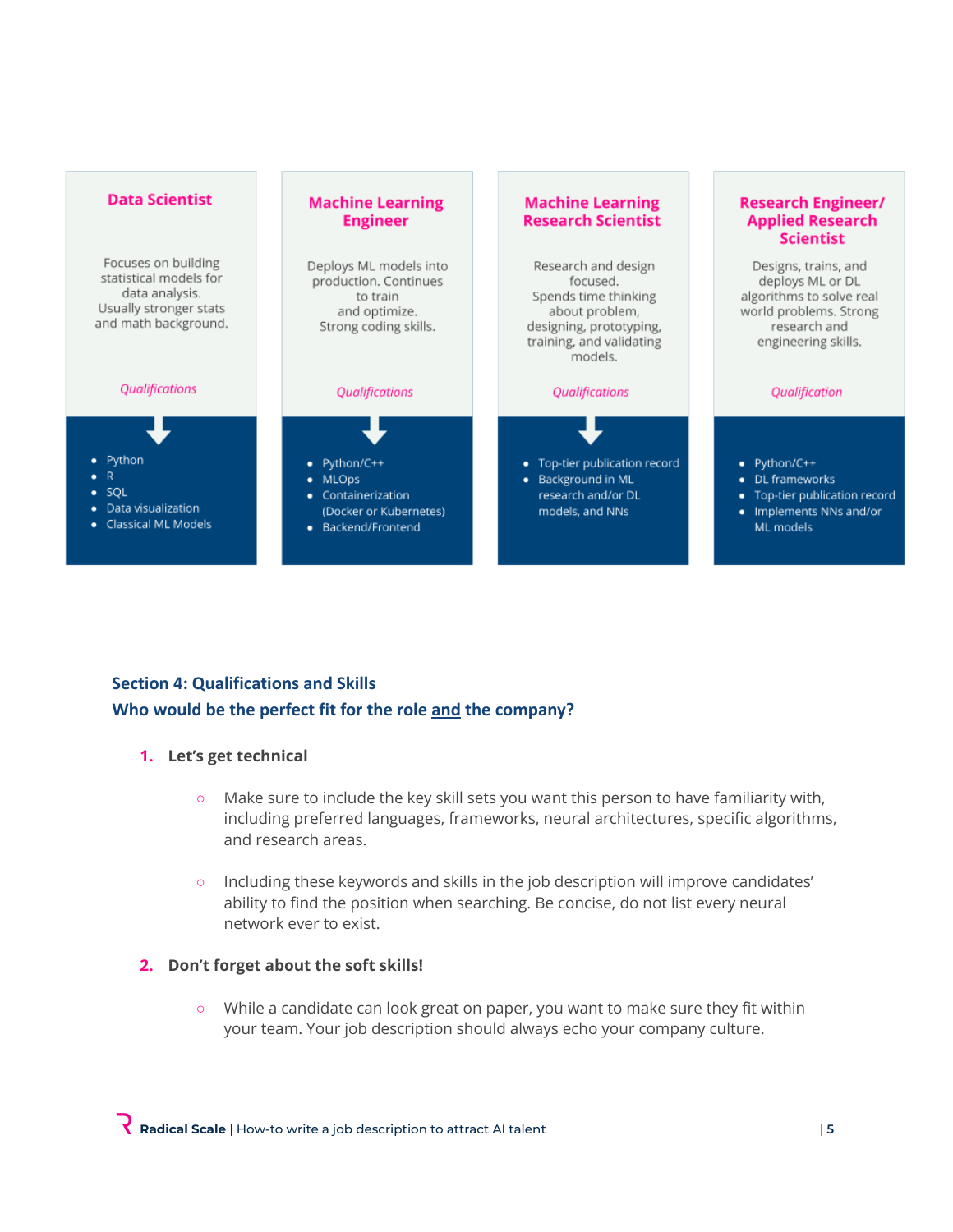○ Examples of characteristics include communicative, humble, collaborative, dynamic, curious, and self-driven.

#### **3. Add some 'nice-to-haves'**

- Everyone is looking for the perfect candidate, but chances are you may not be able to 1) find them or 2) afford them.
- Make sure to include a few nice-to-have skills that would be a huge bonus, but are also teachable for the right hire. These nice-to-haves, or bonus skills, are typically niche technical skills tied to your industry.
- These bonus skills help separate and break down the requirements encouraging strong, adaptable candidates to apply.

#### **Section 5: Benefits**

#### **Finish with your perks, company culture highlights, and benefits!**

#### **1. Perks**

- Your company's perks, opportunities, and work spaces that make working at your company that much better.
- Some things to highlight (if they are relevant to you) may include AI publication reading circles, catered lunches, arts and culture initiatives, fitness and mental health initiatives, and work from home days.
- You want to cultivate an inclusive culture and work environment, and you should make sure your perks reflect your company's values.

#### **2. Benefits**

○ Standard benefits include healthcare, dental and vision, visa support, 401k, mental health support, etc. These are important to highlight and include in your description.

#### **Closing considerations**

- **● Look at your competitors**
	- When drafting an initial job description, the first thing you should do is review every comparable job description with your direct competitors.
	- Ask yourself what do my competitors have that I don't? What do I want to do differently? What are they not highlighting that is a must for our company? How do competitors structure their roles?